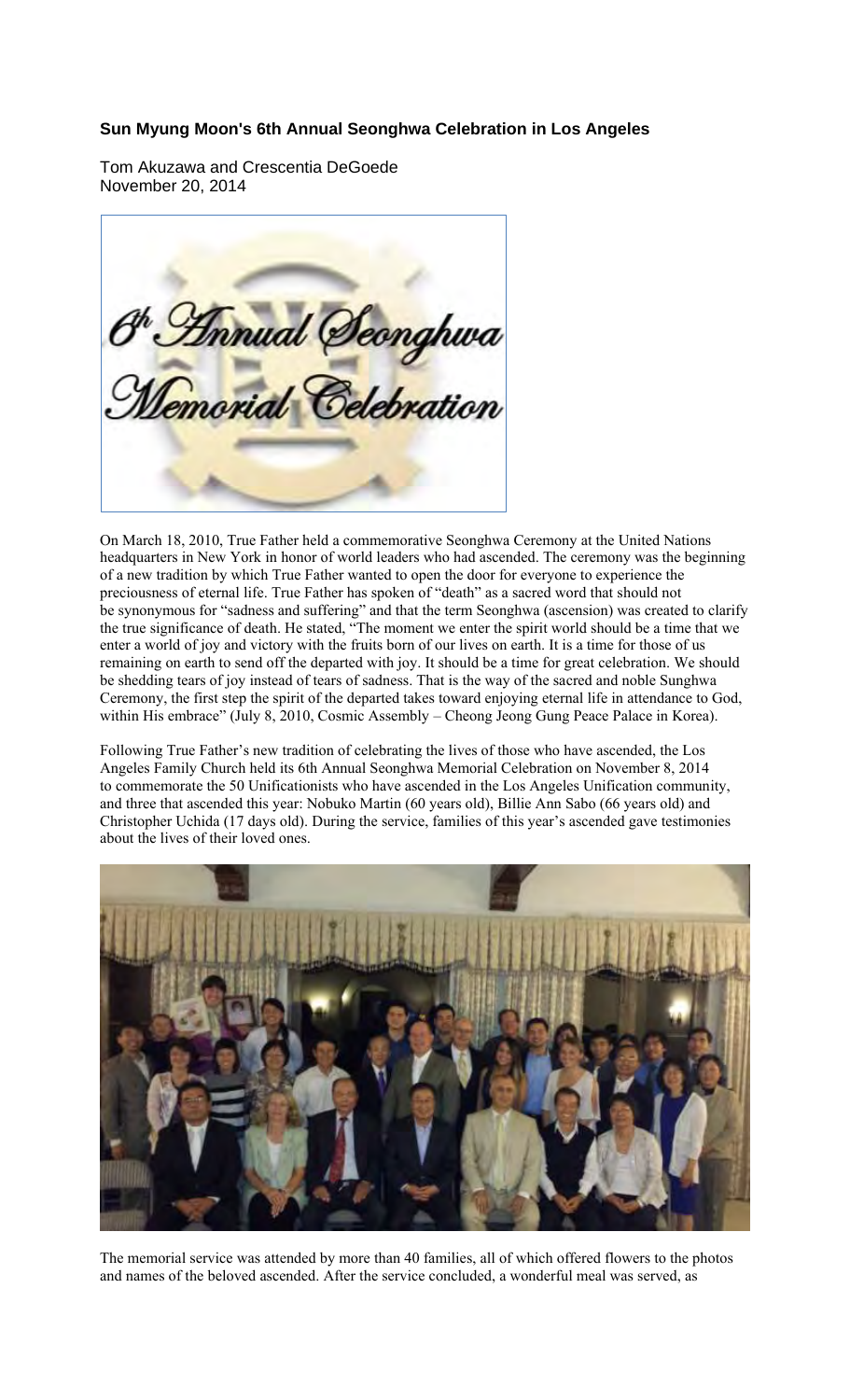families and friends shared their hearts and experiences with the ascended loved ones, making a solemn experience for everyone.

The tradition of memorial services was initiated in the LA community by Mr. and Mrs. Oiwa after their first child of four months ascended more than twenty-three years ago when they buried him in Japan. Since then, they have moved to the United States and do not have many opportunities to visit their son's grave. The Oiwa couple, together with a few other families, began this tradition in the United Stated six years ago, and the Unification Church in Japan has been holding these celebrations for more than thirtyfive years.



Mr. Oiwa stated, "People remember big names even after they are gone to spirit world. How about little names and little babies who are gone to spirit world? They want to be remembered too, don't they? All of our church members believe in spirit world. It is so natural to remember them and celebrate their lives. I am very sure that all of the members ascended before and remembered today are so happy. I would be overjoyed if my families and friends remember me after I am gone to spirit world. Wouldn't you?"

The families and staff of the LA Family Church plan to hold a Memorial Service again next year and the year after that. In addition, they plan to extend their invitation to families and friends of the ascend who are not Unificationists.